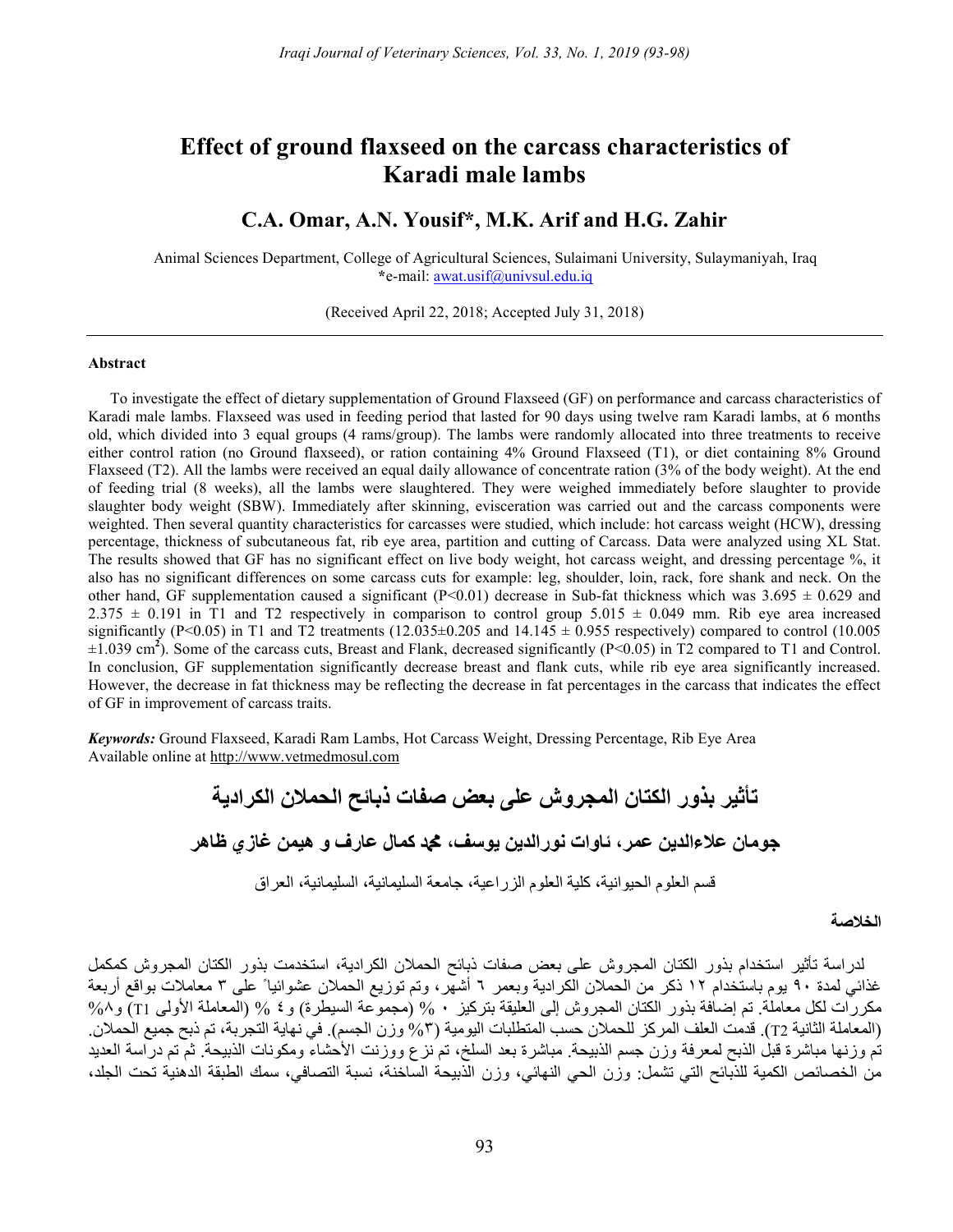مساحة العضلة العينية، وقطعيات الذبيحة. تم تحليل البيانات باستخدام برنامج Stat XL. أظهرت النتائج عدم وجود تأثير معنوي لأستخدام المكملات الغذائية من بذور الكتان المجروش على وزن الحي النهائي ووزن الذبيحة الحارة ونسبة التصافي، كما أنه لا يوجد فروقات معنوية على بعض قطعيات الذبيحة على سبيل المثال: الفخذ وقطعة الكتف والقطن والاضلاع والزند والرقبة. من ناحية أخرى، أدت المكملات الغذائية من بذور الكتان المجروش إلى انخفاض معنوي (0.01> P (في سمك الطبقة الدهنية تحت الجلد التي كان (٣,٦٩٥ ± ٠,٦٢٩ و ٢,٣٧٥ ± ٠,١٩١) في 1T و2T على التوالي بالمقارنة مع مجموعة السيطرة (٥,٠١٥ ± ٠,٠٤٩) ملم. مساحة العضلة العينية ازدادت بشكل معنوي (0.05> P (في المعاملة 1T و 2T) ١٢,٠٣٥ ± ٠,٢٠٥ و ١٤,١٤٥ ± ٠,٩٥٥ على التوالي) مقارنة بالسيطرة (١٠,٠٠٥ ± ١,٠٣٩ سم ). وانخفضت بعض قطعيات الذبيحة مثل الصدر والخاصرة بشكل معنوي (0.05> P (في 2T مقارنة مع 1T <sup>٢</sup> ومجموعة السيطرة. من خلال هذه الدراسة نستنج بأن استخدام المكملات الغذائية من بذور الكتان المجروش يقلل بشكل كبير من وزن كل من قطعة الصدر والخاصرة، في حين أن مساحة العضلة العينية أزدادت بشكل معنوي. ومع ذلك، فإن الانخفاض في سمك الطبقة الدهنية تحت الجلد قد يعكس انخفاض في نسب الدهون في الذبيحة التي تشير إلى تأثير استخدام بذور الكتان المجروش في تحسين صفات الذبيحة.

### Introduction

Meat is a food that contains most of the nutrients necessary for livability, growth and physiological functions, it plays very important roles in the human nutrition by contributing high quality proteins, essential minerals and trace elements and a range of B vitamins in bio available forms (1). However red meat contains high biological value protein and important micronutrients that are needed for good health throughout life. It also contains a range of fats, including essential omega-3 polyunsaturated fats. There has been an increased interest in recent years in ways to manipulate the fatty acid composition of meat. This is because meat is seen to be a major source of fatten the diet and especially of saturated fatty acids, which have been implicated in diseases associated with modern life, especially in developed countries. For this reason, ways to improve the polyunsaturated fatty acid: saturated fatty acid (P:S) ratio during meat production are required (2). In light of many studies conducted mainly with beef cattle, its essential to the efficient use of vegetable oils by ruminants is prevention of polyunsaturated fatty acids (PUF) in feeds from biodegradation in the rumen. The simplest and cheapest way of achieving this is to feed whole oilseeds (3). Many scholars think this requires supplementing the feeds with antioxidants, vitamin E being the most efficient and natural one (4). Brown-seeded flax, which is rich in alpha linolenic acid (ALA), an omega-3 fatty acid, is the most common flax grown in Canada. The terms "flaxseed" and "linseed" are often used interchangeably, although North Americans use "flaxseed" to describe flax when it is eaten by humans and "linseed" to describe flax when it is used for industrial purposes, such as linoleum flooring. In Europe, the term "flaxseed" describes the varieties grown for making linen (5). Flax is rich in oil, protein and dietary fiber. An analysis of brown Canadian flax consists of averaged 41% oil, 20% protein, 28% total dietary fiber, 7.7% moisture and 3.4% ash (6). The chemical composition varies considerably among varieties and also depends on the environmental conditions in which the plant is grown

several studies have demonstrated the use of up to 20% flaxseed in the diet without negatively affecting performance (9). Flaxseed has high levels of energy and protein and promotes feed intake and weight gain. Flaxseed has also been shown to offer additional benefits over its nutritional value alone, however flax is a highly palatable feed ingredient and contains high levels of nutrients (10). The previous studies have shown that Omega-3 source has affected some carcass characteristics, such as carcass weight, rib eye area, 12th rib fat thickness, muscle weight, fat distribution and carcass cuts. As well as, marbling scores, and quality grade have been affected by flaxseed supplementation for instant (11-13). Ground flaxseed increased marbling and grade scores when the finishing diet was supplemented with ground flaxseed (9). Flaxseed is the richest land-based source of the omega-3 fatty acid  $\alpha$ linolenic acid, or ALA (14). However, flaxseed is unique among oilseeds because of its exceptionally high content of ALA (18:3, n-3), contains 35 to 45% oil, of which 45 to 52% is ALA (15). The deposition and distribution of body fat observed in the study of (13) suggested that the polyunsaturated fatty acids from the fish oil could be a repartitioning factor for carcass fats in lambs and could have a favorable effect on the carcass fatness and the quality of lamb meat. These results indicate that the low level (3%) of flaxseed powder is the best to improve and increase the efficiency of meat production and reduce the deposition of fat in the animal's body (16). Increasing levels (0, 5, 10, and 15%) of ground flaxseed in a swine diet for the final 25 days before slaughter increased the content of healthful omega-3 fatty acids in bacon and loin chops. The 15% flaxseed diet caused the greatest increase, but consumers were able to identify bacon from the higher levels in triangle tests. Thus, 15% dietary flaxseed is probably the highest level that should be used with finishing hogs  $(17)$ . The  $\alpha$ -linolenic acid is the precursor of n-3 fatty acids de novo synthesis. The effect of the different forms of linseed supplementation in diet was analyzed in cattle (18-20), pigs (21), lambs (22,23) and goat (24).

(7,8). Flaxseed can be effectively used in feedlot rations;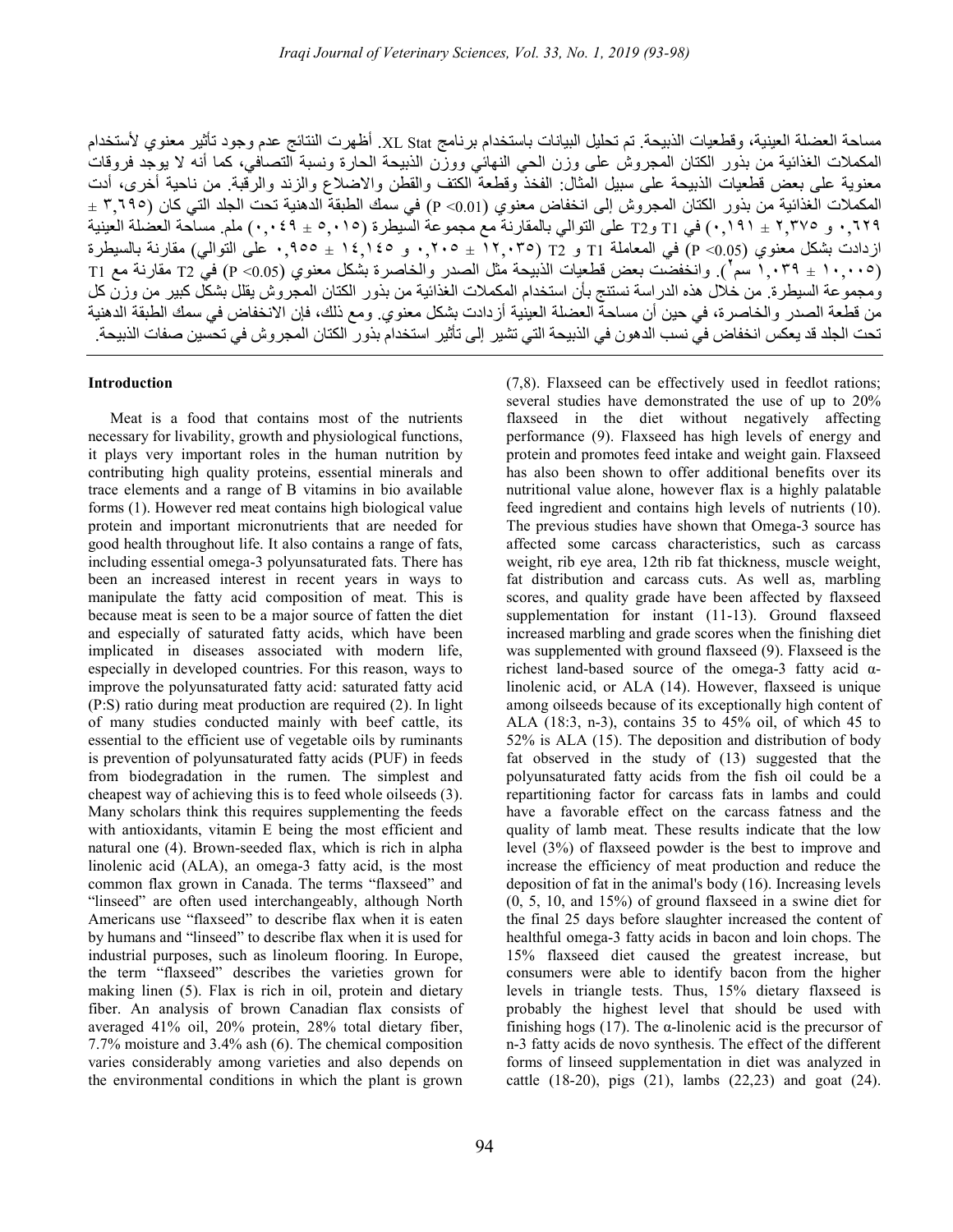Otherwise, (25) and (26) reported no differences for daily gain, age and live weight at slaughter between high and low forage diet fed to Friesian young bulls, moreover the oilseed supplementation (rapeseed and crushed linseed, respectively) did not have any effect on performance traits. The inclusion of linseed in maize silage diet did not influence the growth performance (27). Similarly, to (20) supplementing concentrate with or without linseed during the finishing period of grass fed steers the daily gain did not change significantly, and the different forage to concentrate ratios with/ without linseed supplementation did not significantly affect the performance and slaughter traits. The supplementation of flax seed to diets of finishing Hanwoo steers improved sensory evaluations which might have been caused by increases in flavor related amino acids such as methionine, glutamic acid and α-AAA and peptides, anserine and carnosine, and their complex reactions (28). Maddock et al. (29) included that flaxseed in the diets of finishing beef heifers did not affect ( $p = 0.32$ ) fat thickness over the 12th rib. These results might be caused by increases in the concentration of free amino acids, glutamic acid, methionine, and  $\alpha$ -AAA, and peptides, anserine and carnosine, and their complex reactions. Some studies have shown that carcass traits under way to increase the concentration of unsaturated fatty acids (UFA) using vegetable or fish oil supplements in feeds and to reduce the level of cholesterol in animal products through appropriate nutrition: (30), eggs (31) and meat (32). Several feed strategies have been tested to increase the n-3 UFA content of lamb meat such as fish oil used in the past or more recently vegetable sources like linseed. Further detailed studies, however, to understand mechanisms for the improved beef flavors by feeding flax seed in the diet of finishing beef cattle are necessary. Therefore, the objective of this project is to investigate the effect of dietary supplementation of Ground Flaxseed on performance and carcass characteristics of Karadi male lambs.

#### Materials and methods

#### Animals, experimental design, and diets

This study was carried out at the animal production field, Department of Animal Science, College of Agricultural Science, University of Sulaimani, Bakrajo, Sulaimani, Iraq, over the periods of October 20th, 2014 to January 23th, 2015. Flaxseed was used in feeding period that lasted for 90 days using (12) twelve Karadi lambs with live body weight of 26±0.018 and 6 months old, which divided into 3 equal groups (4 lambs/group). The ration was gradually offered to the lambs over a period of 2 weeks as adaptation period, at the same time, the lambs were drenched orally against internal worms, Ascarida, Lung and tape worms and repeated 14 days later using LevozaniDE. PROMECTINE is used also against external and internal parasites at the beginning of the experiment and 14 days later via subcutaneous of lambs. They were also vaccinated using COGIAVAX (Vaccine) polyvalent inactivated vaccine against Clostridial infections in ruminants, adjuvated with aluminum hydroxide gel which was used at the beginning of the experiment.

The lambs were randomly allocated into three treatments to receive either control ration no Ground flaxseed (GF) 0%, or ration containing 4% Ground Flaxseed (T1), or diet containing 8% Ground Flaxseed (T2). All the lambs were received an equal daily allowance of concentrate ration (3% of the body weight). The formulations of the concentrate diet are presented in (Table 1). The lambs were randomly penned individually indoors on dry earth bedding and the concentrate was supplied once daily (9:00 am). The straw was given ad libitum. Each ration treatment was tested for 2 weeks adaptation and 8 weeks of feeding periods respectively. Daily feed intake and refused were measured and sampled for 8 weeks. The lambs were weighed once weekly from the beginning till the end of the experiment.

Table 1: Formulation and chemical composition of concentrate diets

| Ingredients $(\% )$                    | Control  | T1    | T <sub>2</sub> |  |
|----------------------------------------|----------|-------|----------------|--|
| Barley                                 | 41       | 37    | 33             |  |
| Wheat                                  | 30       | 30    | 30             |  |
| <b>Yellow Corn</b>                     | 15       | 15    | 15             |  |
| Soybean meal                           | 12<br>12 |       | 12             |  |
| Flaxseed                               | 0        | 4     | 8              |  |
| Salt                                   |          |       |                |  |
| Minerals and vitamins                  |          |       |                |  |
| Chemical composition                   |          |       |                |  |
| Crude protein (CP)%                    | 15.72    | 16.19 | 16.66          |  |
| Metabolizable energy<br>$ME (MJ/Kg)$ * | 12.47    | 12.42 | 12.37          |  |

Calculated metabolize energy ME (MJ/ kg DM) and CP representing two components of the feeds from the tables of chemical analysis of the Iraqi feed materials (33), except ME of Flaxseed calculated as stated by (9).

#### Slaughtering and carcass characteristics

At the end of the feeding trial (8 weeks), all lambs were slaughtered. The lambs were weighed immediately before slaughter to provide slaughter body weight (SBW). Slaughtering was performed according to the Islamic way by severing the jugular vessels, esophagus and trachea without stunning. The lambs were slaughtered in an experimental abattoir. In this method, the conscious animals were placed in lateral recumbence with head facing upwards. Bleeding was carried out by an incision on the jugular furrow at the occipito-atlantal junction close to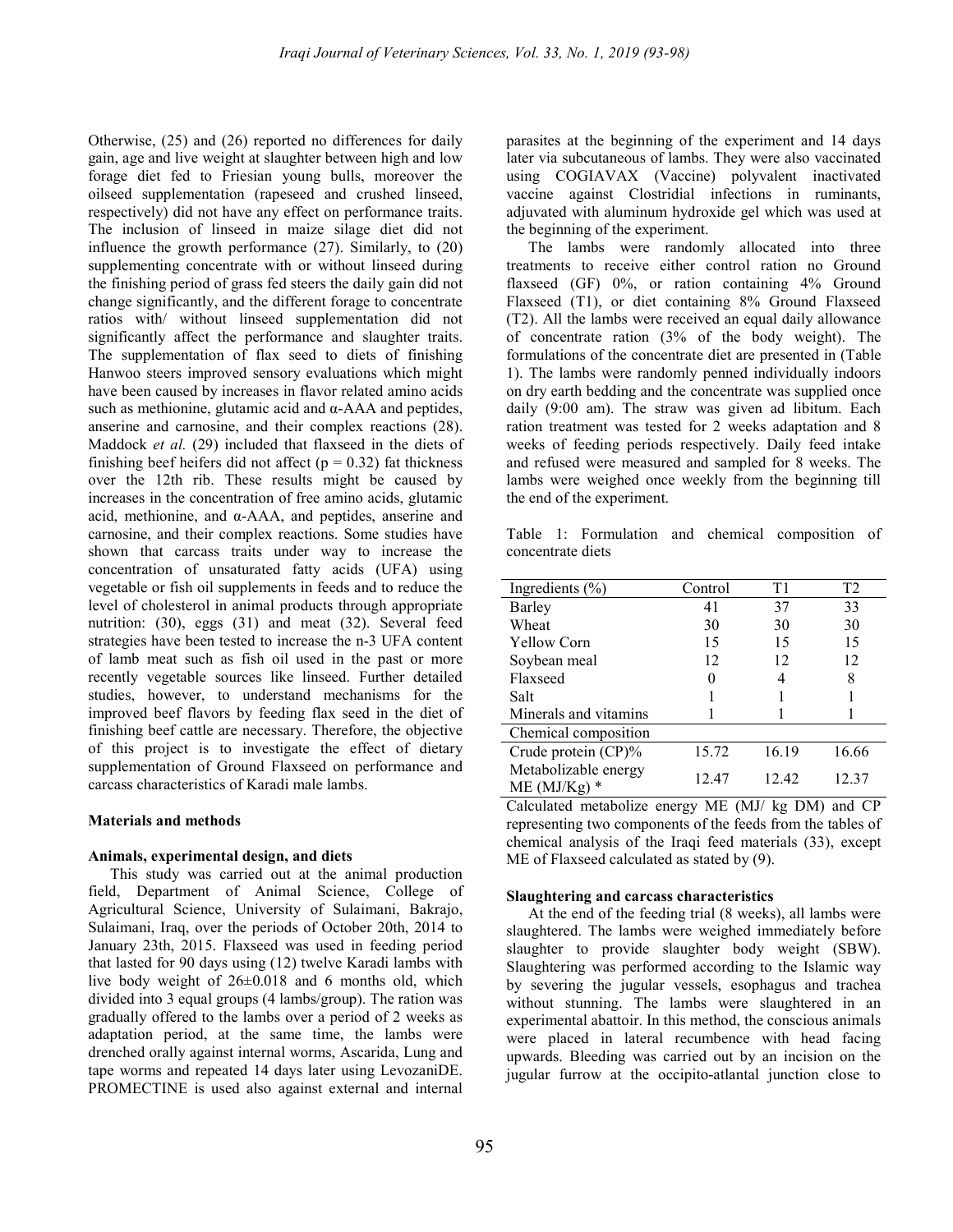head, severing both carotid arteries, jugular veins and in some cases the trachea, esophagus and spinal cord. Immediately after slaughter, the head was racked by hind legs and skinning was completed. Immediately after skinning evisceration was carried out and the carcass components were weighted. Then several quantity characteristics for carcasses were studied, which include: Hot carcass weight (HCW), Dressing percentage, Thickness of subcutaneous fat, Rib eye area, Partition and cutting of Carcass.

#### Statistical analysis

Data were analyzed by using XL Stat, version 7.5, 2004. (34). The following model was used:

 $Yij = \mu + Ti + eij$ 

Where:

 $\mu$  = The overall means of traits,

 $Ti = The effect of treatments (C, T1 and T2),$ 

eij= Random error, assumed to be equal to zero and variance is  $62e$  (N $\sim$  0, 62e).

The significant differences between means of traits included in this study were determined by using Duncan's multiple range tests under the probability  $(P < 0.05)$  (35).

#### Results and discussion

The aim of the current study was to investigate the effect of dietary supplementation of Ground Flaxseed on performance and carcass characteristics of Karadi male lambs. All traits depend both on genetic and environmental factors. Heredity and environment interact to produce their effects. This means that the way genes act depends on the environment in which they act. In the same way, the effects of environment depend on the genes with which they work. We previously showed that inhibiting of myostatin gene caused a significant increase in muscle mass and reduction in fat depots with depression of adipogenesis (36). In the present study we studied the environmental effect which includes using flaxseed supplementation. The results in table 2 show the effect of GF feeding on final live body weight, hot carcass weight (HCW), Dressing percentages at slaughter body weight (SBW). The results indicated that no significant differences were found among treatments concerning these traits. It clarifies that there was mathematical decreased in final live body weight, hot carcass weight might be due to addition of ground flaxseed (GF). These results agree with those reported by (37) when lambs fed diet supplemented with linseed oil and mineral bioplex. Similar findings were observed by many other reports (32,38,39).

Table 2: Effect of ground flaxseed supplementation on carcass measurement (Mean ± Standard Deviation)

| Treatment       | Final live body wt. (kg)   | Hot carcass wt. (kg)       | Dressing percentage $(\% )$ |
|-----------------|----------------------------|----------------------------|-----------------------------|
| Control $(0\%)$ | $26.850 \pm 1.909^{\rm a}$ | $13.190 \pm 2.234^{\circ}$ | $49.01 \pm 3.426^{\circ}$   |
| T1(4%)          | $26.650 \pm 6.576^{\circ}$ | $12.930 \pm 4.313^{\circ}$ | $48.16 \pm 3.086^{\circ}$   |
| T2(8%)          | $26.200 \pm 3.960^{\circ}$ | $11.830 \pm 1.286^{\circ}$ | $44.73 \pm 1.780^{\circ}$   |

Means having different small letters among treatments (columns) for each trait are significantly different (P˂0.01).

The effect of ground flaxseed GF supplementation on rib eye area and fat thickness which are presented in table 3. The results were significantly affected by GF Supplementation. The results also show that GF supplementation tended to increase the rib eye area. Highest value for this trait was achieved with  $T_2$  (14.145 cm<sup>2</sup>) and the lowest value was  $(10.005 \text{ cm}^2)$  for C group. On the other hand, GF supplementation tended to decrease the fat thickness, the lowest value was observed in T2 (2.375 mm) and the highest value was observed in C group (5.015 mm). We previously could to decrease fat in this study; GF supplementation generally increased rib eye area, with decrease in fat thickness in  $T_1$  and  $T_2$  as compared with C group. These findings agree with those results reported by (40) who found that different particle size of rapeseed and linseed supplementation in ration of lamb diets increased rib eye area, in contrast, (37) reported no significant differences between treatments in rib eye area. While (22) reported no-significant decrease in fat thickness. Also (1)

observed that lambs fed fish meal diet had a smaller (P<0.05) fat depth compared with lambs fed fish oil with protected sunflower meal (FOSMP) diet.

Table 3: Effect of ground flaxseed supplementation on subfat thickness and rib eye area (Mean  $\pm$  Standard Deviation)

| Treatment       | Sub-fat thickness (mm)    | Rib eye area $(cm2)$             |
|-----------------|---------------------------|----------------------------------|
| Control $(0\%)$ | $5.015 \pm 0.049^{\circ}$ | $10.005 \pm 1.039$ <sup>A</sup>  |
| T1(4%)          | $3.695 \pm 0.629^b$       | $12.035 \pm 0.205$ <sup>AB</sup> |
| T2(8%)          | $2.375 \pm 0.191^{\circ}$ | $14.145 \pm 0.955^{\mathrm{B}}$  |

Means having different small letters among treatments (columns) for each trait are significantly different (P˂0.01), Means having different capital letters among treatments (rows) for each trait are significantly different (P˂0.05).

Table 4 clarifies the effect of GF supplementation on the major and secondary carcass cuts. From the results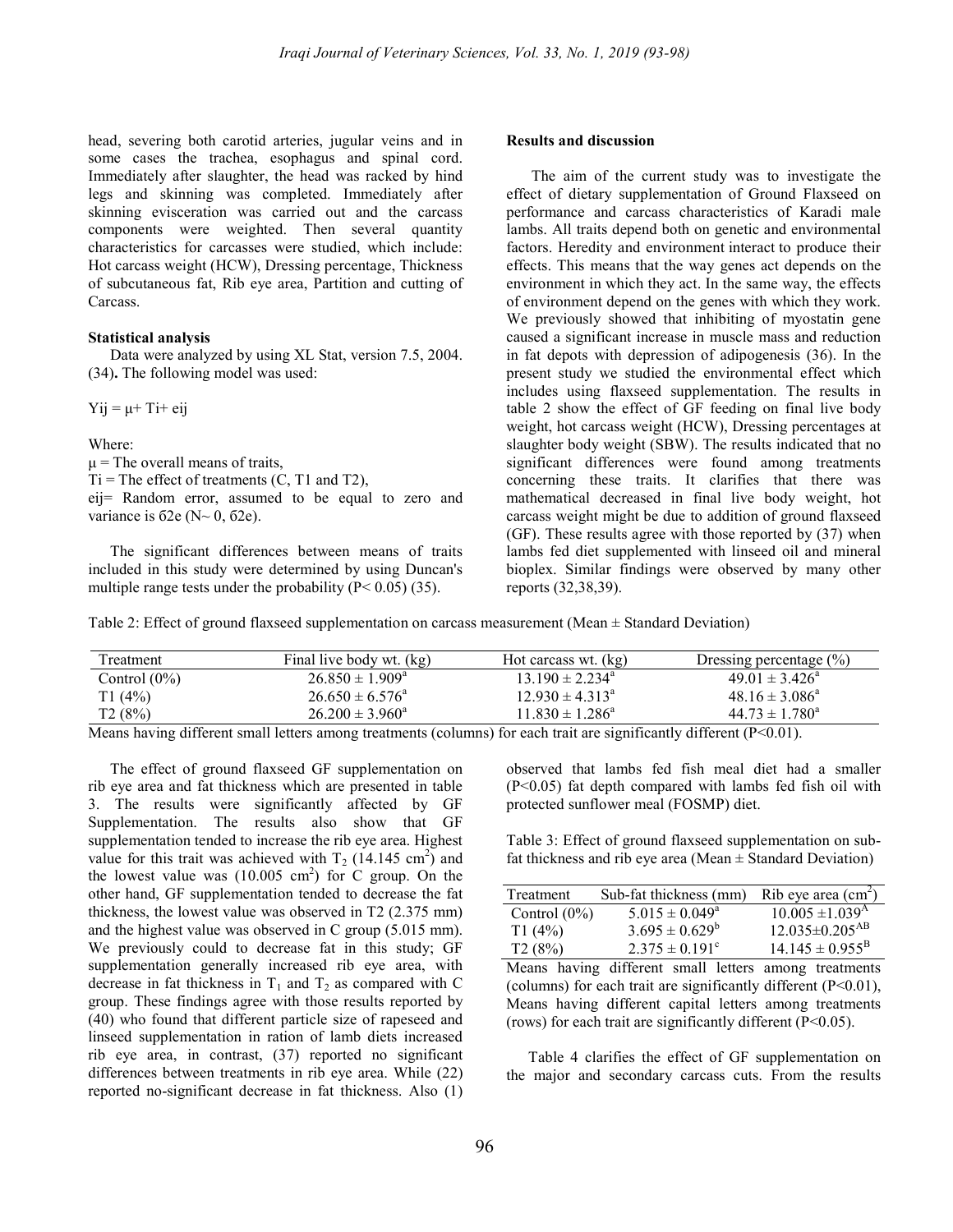denoted that GF supplementation had no significant influence on the carcass cuts except breast and flank cuts which were significantly differed. The breast and flank cuts value showed irregular trend with GF supplementation. Baranowski et al. (37) reported that no significant differences were found among treatments in weight of leg and in leg tissues (meat, fat and bones) composition when fed the diet supplemented with linseed oil and mineralbioplex.

Baranowski et al. (37) reported that no significant changes were recorded with fish oil supplementation on the weights of the half carcass and the separate cuts, which tended to decrease in the animals from the experimental group. Similar trend was reported by (12) in cattle, but (41) observed higher weight of the carcass and the carcass cuts in kids in response to fish oil supplementation. The obtained results revealed significant and no significant differences in cut percentages which might be related to differences in growth patterns in the different locations of animal body, and this response may reflect changes in growth patterns. Further detailed studies, however, to understand mechanisms for the improved beef flavors by feeding flax seed in the diet of finishing beef cattle are necessary.

Table 4: Effect of ground flaxseed supplementation on the carcass cuts (Mean  $\pm$  Standard Deviation)

| Treatment       | Leg                  | Shoulder            | Loin                | Rack                | <b>Breast</b>    | Fore shank            | Flank            | Neck                |
|-----------------|----------------------|---------------------|---------------------|---------------------|------------------|-----------------------|------------------|---------------------|
| Control $(0\%)$ | $2091.107\pm$        | 1361.607±           | $277.207\pm$        | $620.757\pm$        | $485.107\pm$     | $242.607\pm$          | $255.907\pm$     | $135.707\pm$        |
|                 | 261.417 <sup>a</sup> | $410.617^{\circ}$   | $59.609^{\circ}$    | $37.901^a$          | $48.295^{\rm A}$ | $25.951$ <sup>a</sup> | $47.164^{\rm A}$ | $10.819^a$          |
| T1(4%)          | $2025.956\pm$        | $1310.456\pm$       | $456.556\pm$        | $562.956\pm$        | $494.556\pm$     | $317.956\pm$          | $262.306\pm$     | $274.256\pm$        |
|                 | 563.918 <sup>a</sup> | $368.049^{\circ}$   | 62.438 <sup>a</sup> | $157.614^a$         | $65.266^{AB}$    | $49.143^{\circ}$      | $23.759^{\rm A}$ | $26.658^{\circ}$    |
| T2(8%)          | $1268.625\pm$        | $1358.625\pm$       | $630.925\pm$        | $430.475\pm$        | $434.025\pm$     | $457.625\pm$          | $218.475\pm$     | $421.225\pm$        |
|                 | $1155.483^a$         | 73 468 <sup>a</sup> | 58.902 <sup>a</sup> | 69 438 <sup>a</sup> | $49.002^{\rm B}$ | 131751 <sup>a</sup>   | $12.869^{\rm B}$ | 75.448 <sup>a</sup> |

Means having different small letters among treatments (columns) for each trait are significantly different (P<0.01), Means having different capital letters among treatments (rows) for each trait are significantly different (P<0.05).

#### Conclusion

In conclusion, the results of the present study suggest that dietary supplementation with different levels of Ground Flaxseed resulted in significant  $(P<0.05)$  improvements in rib eye area, significant decrease  $(P<0.01)$  in sub-fat thickness, the results for the carcass cuts showed significant decrease  $(P<0.05)$  for each of Flank and Breast. These increases in rib eye area may be reflecting the increase in weight of loin cut. However, the decrease in fat thickness may be reflecting the decrease in fat percentages in the carcass that indicates the effect of Ground Flaxseed in improvement of carcass traits.

#### Acknowledgment

The authors are sincerely thankful for the animal farm research station at the College of Agricultural Sciences / University of Sulaimani at Bakrajo for the financial and technical support for this research project.

#### References

- 1. Ponnampalam EN, Trout GR, Sinclair AJ, Egan AR, Leury BJ. Comparison of the color stability and lipid-oxidative stability of fresh and vacuum packaged lamb muscle containing elevated omega-3 and omega-6 fatty acid levels from dietary manipulation Meat Sci. 2001;58:151-161.
- 2. Williams CM. Dietary fatty acids and human health. Annal Zootech. 2000;49:165-180.
- 3. Oprzadek J, Oprzadek A. Modyfikowanie skladu kwasow tluszczowych w tluszczu miesa przezuwaczy. Medycyna Weterynaryjna, 2003;59(6):492-495.
- 4. Barowicz T. Witamina E w zywieniuzwierzat. Przeglad Hodowlany. Sci. 2000;7: 61-79.
- 5. BeMiller JN, Whistler RL, Barkalow DG, Chen CC. Aloea, chia, flax seed, okra, psyllium seed, quince seed, and tamarin gums. In: Industrial Gums. Whistler RL, BeMiller JN editors. New York: Academic Press; 1993. 227-256 p.
- 6. Anonymous. Flax seed oil-facts and information. Symmetry. 2002;800-231-7277.
- 7. Daun J, Barthet V, Chornick T, Duguid S. Structure, composition, and variety development of flaxseed. In: Thompson L, Cunanne S. editors. Flaxseed in Human Nutrition. Champaign: Illinois State Press; 2003. 1-40 p.
- 8. Oomah B. Processing of flaxseed fiber, oil, protein, and lignan. In: Thompson L, Cunanne S. editors. Flaxseed in Human Nutrition. Champaign: Illinois State Press; 2003. 363- 386 p.
- 9. Newkirk DR. Flax Feed Industry Guide. Canada Flax. 2015;1-5.
- 10. Drouillard JS, Good EJ, Gordon CM, Kessen TJ, Sulpizio MJ, Montgomery SP, Sindt JJ. Flaxseed and flaxseed products for cattle: Effect on health, growth performance, carcass quality and sensory attributes. Proc. 59<sup>th</sup> Flax Institute, N.D.; 2002. 72-87 p.
- 11. Ponnampalam, EN, Sinclair AJ, Egan AR, Blakeley SJ, Li D, Leury BJ. Effect of dietary modification of muscle long-chain n-3 fatty acid on plasma insulin and lipid metabolites, carcass traits, and fat deposition in lambs. J Anim Sci 2001;79:895- 903.
- 12. Wistuba TJ, Kegley EB, Apple JK. Influence of fish oil in finishing diets on growth performance, carcass characteristics and sensory evaluation of cattle. J Anim Sci 2006;84:902-909.
- 13. Marinova P, Popova T, Banskalieva V, Raicheva E, Ignatova M, Vasileva V. Effect of fish oil supplemented diet on the performance, carcass composition and quality in lambs. Bulgarian J Agri Sci. 2007;13:729-737.
- 14. Connor WE. Alpha-linolenic acid in health and disease. Anim J Clin Nutr. 1999;69:827-828.